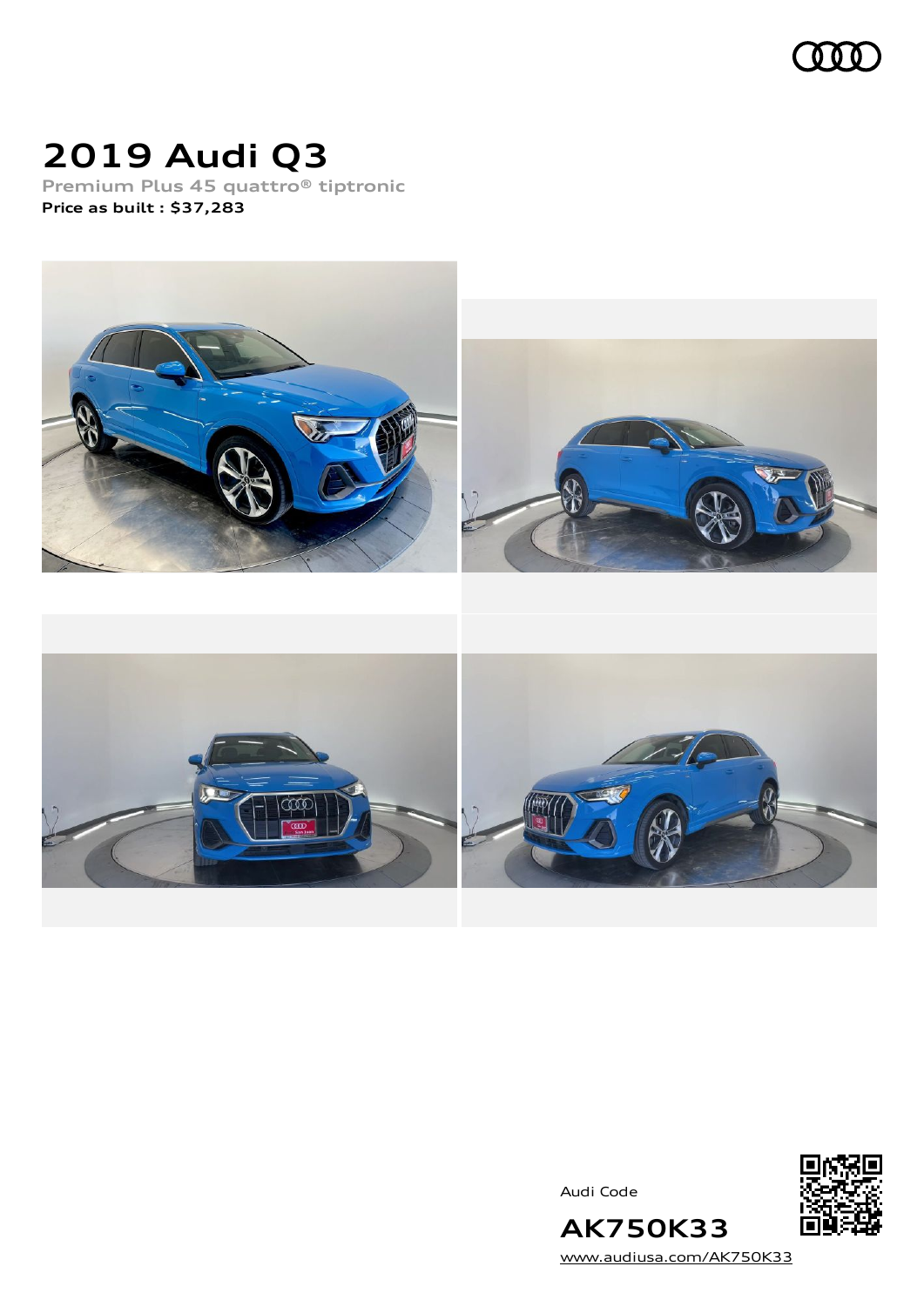# **Summary**

**Audi 2019 Audi Q3** Premium Plus 45 quattro® tiptronic

**Price as buil[t](#page-8-0)** \$37,283

#### **Exterior colour**

Turbo Blue

#### **Interior colour**

| Seats     | Black with Rock Gray stitching |
|-----------|--------------------------------|
| Dashboard | Black                          |
| Carpet    | Black                          |
| Headliner | Black                          |

### **Technical Specifications**

| Engine type                  | Four-cylinder                                 |
|------------------------------|-----------------------------------------------|
| stroke                       | Displacement/Bore and 1,984/82.5 x 92.8 cc/mm |
| Torque                       | 258 lb-ft@rpm                                 |
| Top track speed              | 130 mph mph                                   |
| Acceleration (0 - 60<br>mph) | 7.0 seconds seconds                           |
| Recommended fuel             | Regular                                       |



### **Further Information**

| Warranty        |              |
|-----------------|--------------|
|                 | N٥           |
| Mileage         | 53,868 miles |
| Type of vehicle | Used car     |
|                 |              |

**Audi Code** AK750K33

**Your configuration on www.audiusa.com** [www.audiusa.com/AK750K33](https://www.audiusa.com/AK750K33)

**Commission number** ca02a2760a0e09716b1d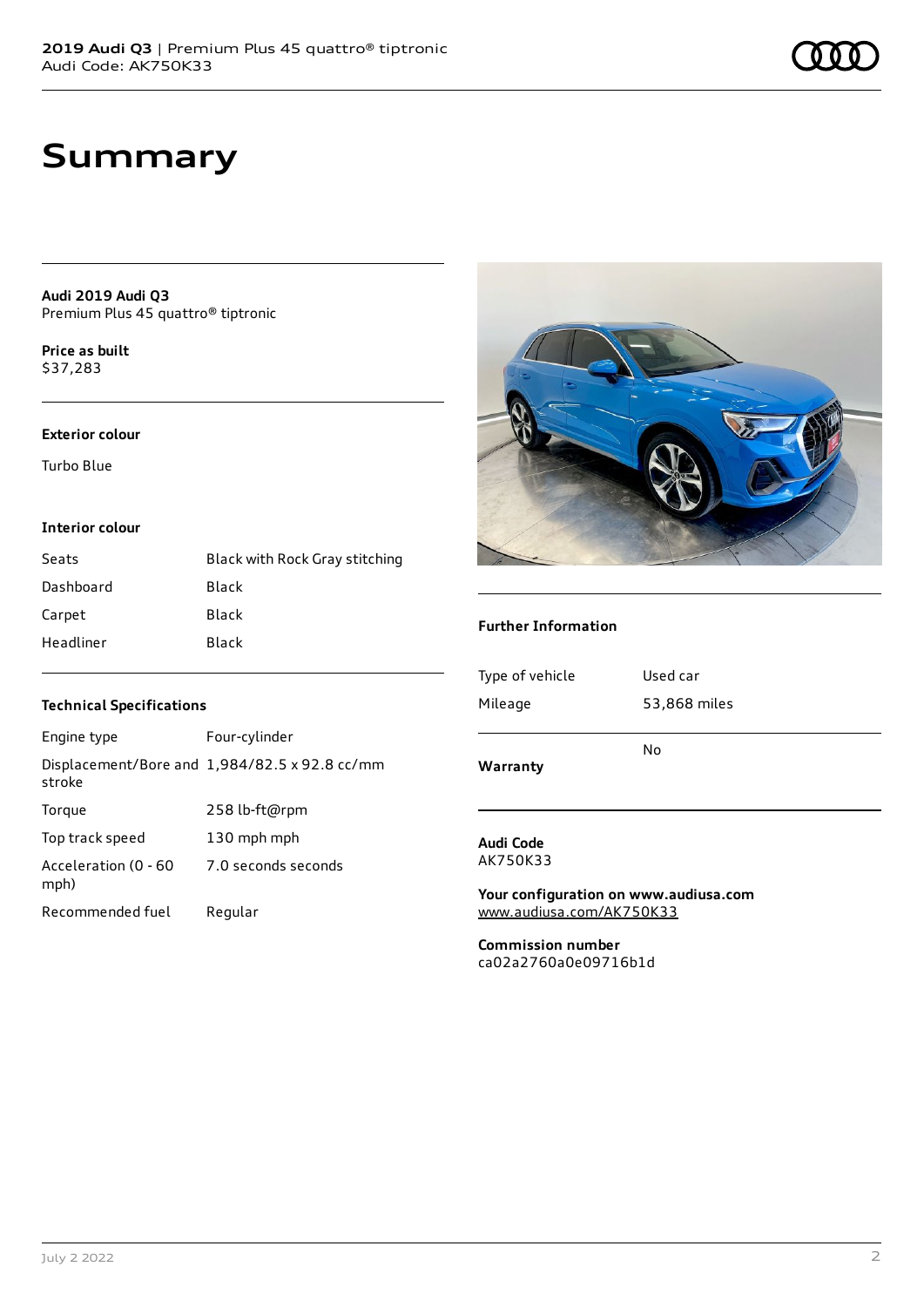

# **Standard features**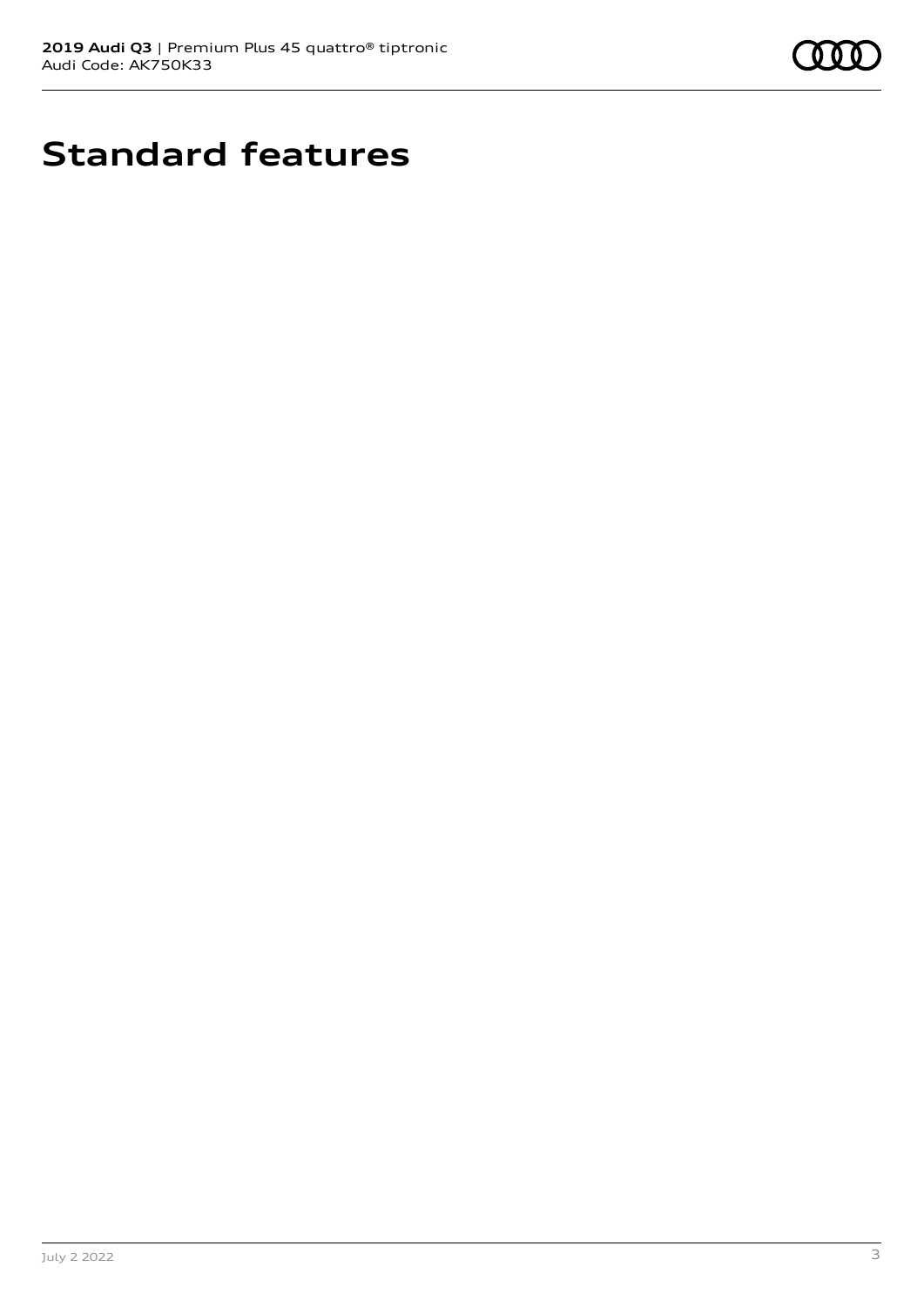# **Dealer remarks**

2019 Audi Q3 2.0T Premium Plus in Turbo Blue With Black Leather Interior, Premium Plus Package, Navigation Package, 12.3" Audi Virtual Cockpit, 20" Wheel Package, 3-Spk Multifunction Steering Wheel w/Shift Paddles, 8- Way Power Driver & Passenger Seat, Alloy wheels, Aluminum Spectrum Inlays, Ambient LED Interior Lighting, Anti-Theft Alarm System w/Motion Sensor, Audi Advanced Key, Audi Connect Plus Services, Audi MMI Navigation Plus, Audi MMI Touch Response, Audi Parking System Plus, Audi Phone Box w/Wireless Charging, Audi Side Assist, Auto-Dimming Rear-View Mirror w/Compass, Brushed Aluminum Matte Inlays, Convenience Package, Electronic Stability Control, Front dual zone A/C, Full LED Headlights w/Unique DRL Signature, Heated door mirrors, Heated Front Bucket Seats, Heated front seats, HomeLink Garage Door Opener, Illuminated entry, Power Liftgate, Power moonroof, Remote keyless entry, S Line Sport Seats, Sport Interior Package, Traction control, Wheels: 20" x 8.5" 5-Twin-Spoke Module Design. CARFAX One-Owner. Clean CARFAX.

#### Recent Arrival! 19/27 City/Highway MPG

#### Awards:

#### \* 2019 KBB.com 10 Best SUVs Worth Waiting For

46 POINT INSPECTION COMPLETED and MAINTENANCE PERFORMED with ALL DOCUMENTATION. WE HAVE COMPETITIVE FINANCING TERMS AVAILABLE. WITH MORE THAN TWO DOZEN LENDING INSTITUTIONS AVAILABLE, WE CAN PROVIDE FINANCING SOLUTIONS FOR EVERY NEED, INCLUDING LOW RATES, LONG TERMS, AND LEASING. WE TAKE GREAT CARE TO KEEP OUR LISTINGS UP TO DATE AND AS ACCURATE AS POSSIBLE, HOWEVER OUR INVENTORY CHANGES DAILY. IF YOU DO NOT SEE WHAT YOU ARE LOOKING FOR PLEASE FEEL FREE TO CONTACT US. WHILE EVERY REASONABLE EFFORT IS MADE TO ENSURE THE ACCURACY OF THIS INFORMATION, WE ARE NOT RESPONSIBLE FOR ANY ERRORS OR OMISSIONS ON THESE PAGES. PLEASE VERIFY ANY INFORMATION IN QUESTION WITH AUDI OF SAN JUAN. SALES TAX, TITLE, LICENSE FEE, REGISTRATION FEE, DEALER DOCUMENTARY FEE, FINANCE CHARGES, EMISSION TESTING FEES, AND COMPLIANCE FEES ARE ADDITIONAL TO THE ADVERTISED PRICE. www.audisanjuan.com Proudly offering new, used, pre-owned, and certified vehicles. Audi San Juan is a member of the Continental Auto Group operating new vehicle franchises for Audi, Mercedes-Benz, Honda, Subaru, and INFINITI. Proudly serving The Rio Grande Valley â€" McAllen, Mission, San Juan, Pharr, Edinburg, Palmview, Alamo, Donna, La Joya, Weslaco, Mercedes, Harlingen, Reynosa, as well as Laredo, Corpus Christi, San Antonio, Austin, and Houston.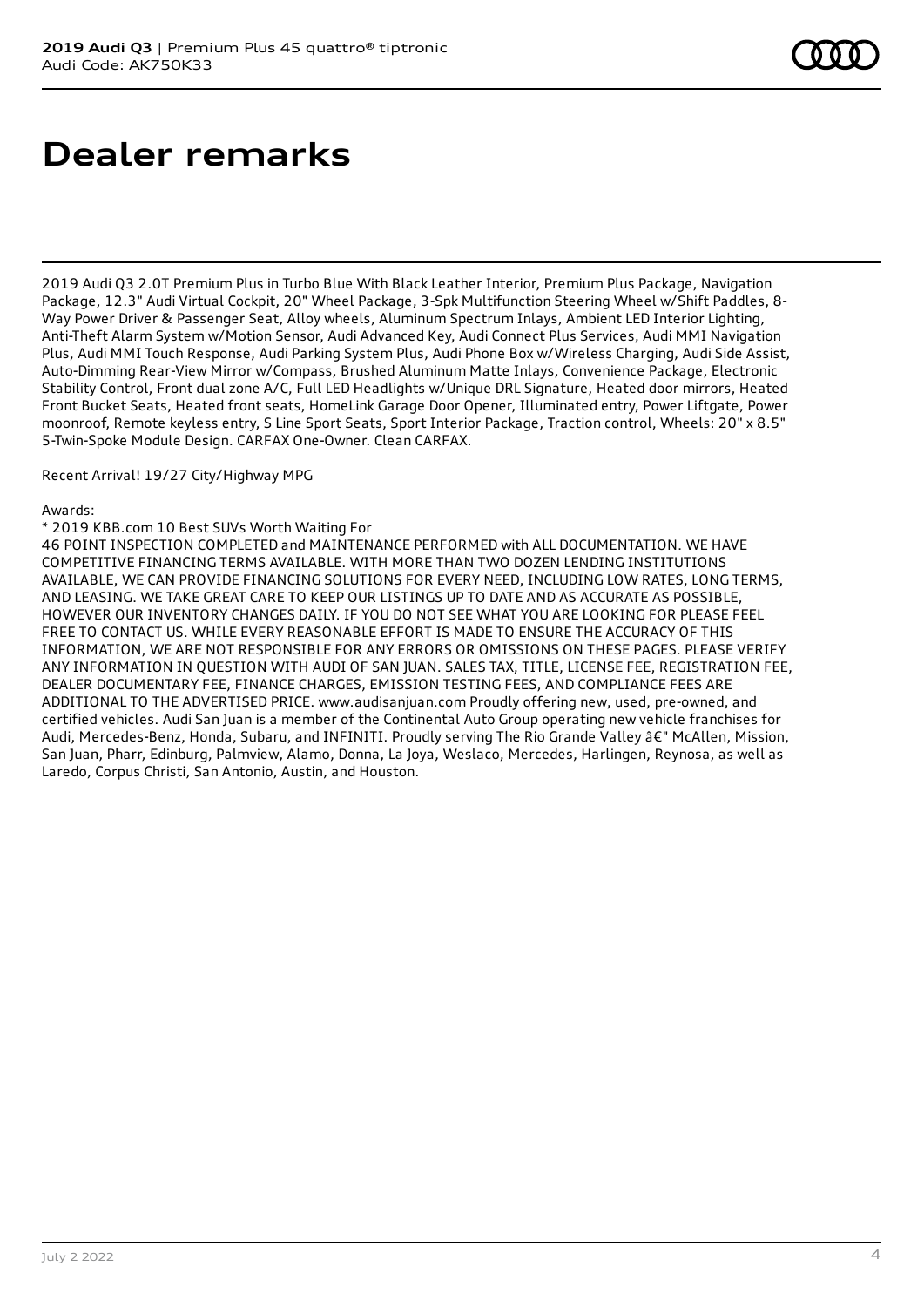# **Technical Specifications**

**(1/2)**

| Engineering   Performance                   | <b>Driveline</b>                              |                                              |
|---------------------------------------------|-----------------------------------------------|----------------------------------------------|
| Four-cylinder                               | Gear ratios: 8th                              | 0.672:1                                      |
| 7.0 seconds seconds                         | Gear ratios: 6th                              | 1.000:1                                      |
|                                             | Gear ratios: 7th                              | 0.808:1                                      |
| 45                                          | Gear ratios: Reverse                          | 3.993:1                                      |
| Cast-iron                                   | Gear ratios: Final Drive                      | 2.237:1                                      |
| Induction/fuel injection Turbocharged/TFSI® | Gear ratios: 4th                              | 1.433:1                                      |
| Aluminum-alloy                              |                                               | Eight-speed Tiptronic <sup>®</sup> automatic |
| $228$ @ rpm                                 |                                               | transmission with quattro® all-              |
|                                             |                                               | wheel drive                                  |
|                                             | Gear ratios: 5th                              | 1.205:1                                      |
| 130 mph mph                                 | Gear ratios: 2nd                              | 3.144:1                                      |
| 258 lb-ft@rpm                               | Gear ratios: 3rd                              | 1.950:1                                      |
| 16-valve DOHC                               | Gear ratios: 1st                              | 5.590:1                                      |
|                                             | Displacement/Bore and 1,984/82.5 x 92.8 cc/mm | Transmission                                 |

### **Electrical system**

| Alternator | 140A      |
|------------|-----------|
| Battery    | 360A/69Ah |

#### **Steering**

| Steering type                              | Electromechanical power steering<br>system |
|--------------------------------------------|--------------------------------------------|
| Turning diameter, curb- 11.7 ft<br>to-curb |                                            |

#### **Suspension**

| Front axle | MacPherson strut front suspension |
|------------|-----------------------------------|
| Rear axle  | Four-link rear suspension         |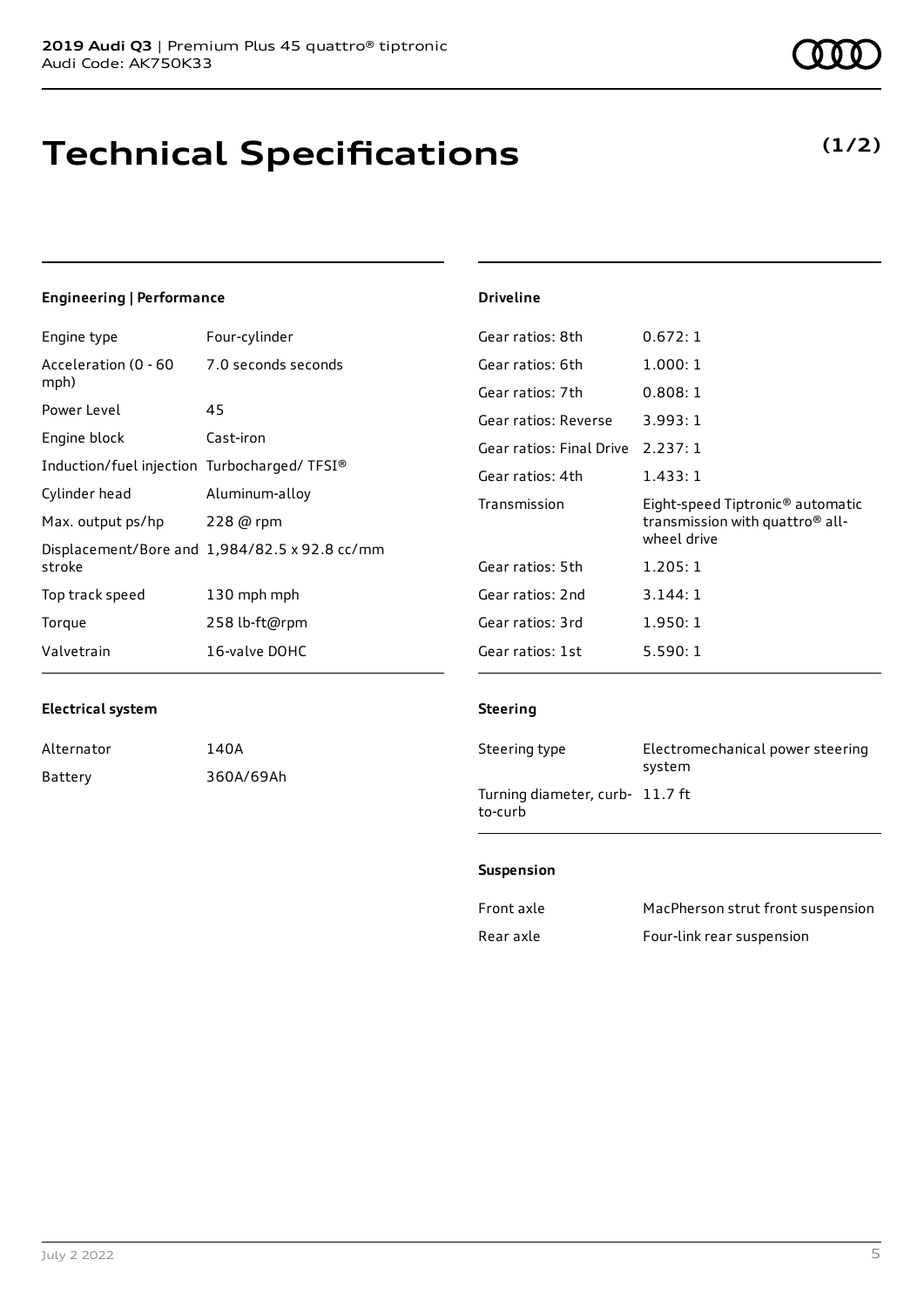# **Technical Specifications**

### **Brake system**

| Front brakes  | 13.4 (ventilated disc) in |
|---------------|---------------------------|
| Rear brakes   | 12.2 (ventilated disc) in |
| Parking brake | electrical                |

#### **Body**

| Material             | Fully galvanized steel unibody      |
|----------------------|-------------------------------------|
| Corrosion protection | Multistep anti-corrosion protection |

#### **Warranty | Maintenance**

| Warranty    | 4-year/50,000-mile Audi New<br>Vehicle Limited Warranty                                   |
|-------------|-------------------------------------------------------------------------------------------|
| Maintenance | 12-month/10,000-mile (whichever<br>occurs first) NO CHARGE first<br>scheduled maintenance |

### **Exterior Measurements**

| Height                           | 62.9 in   |
|----------------------------------|-----------|
| Overall width without<br>mirrors | 72.8 in   |
| Length                           | 176.6 in  |
| Wheelbase                        | 105.5 in  |
| Drag coefficient                 | $0.36$ Cw |
| Overall width with<br>mirrors    | 79.7 in   |
| Track rear                       | 61.9 in   |
| Track front                      | 62.2 in   |
| Curb weight                      | 3,916 lb  |
| Ground clearance,<br>loaded      | 29.9 in   |

### **Interior measurements**

| Seating capacity                          | 5                  |
|-------------------------------------------|--------------------|
| Head room with middle 37.6 in<br>sunroof  |                    |
| Head room with front<br>sunroof           | 39.6 in            |
| Shoulder room, front                      | 56.7 in            |
| Leg room, middle                          | 36.1 in            |
| Shoulder room, middle                     | 55.1 in            |
| Leg room, front                           | 40.0 in            |
| Cargo volume, rear<br>seatbacks up/folded | 23.72 cu ft, cu ft |



### **(2/2)**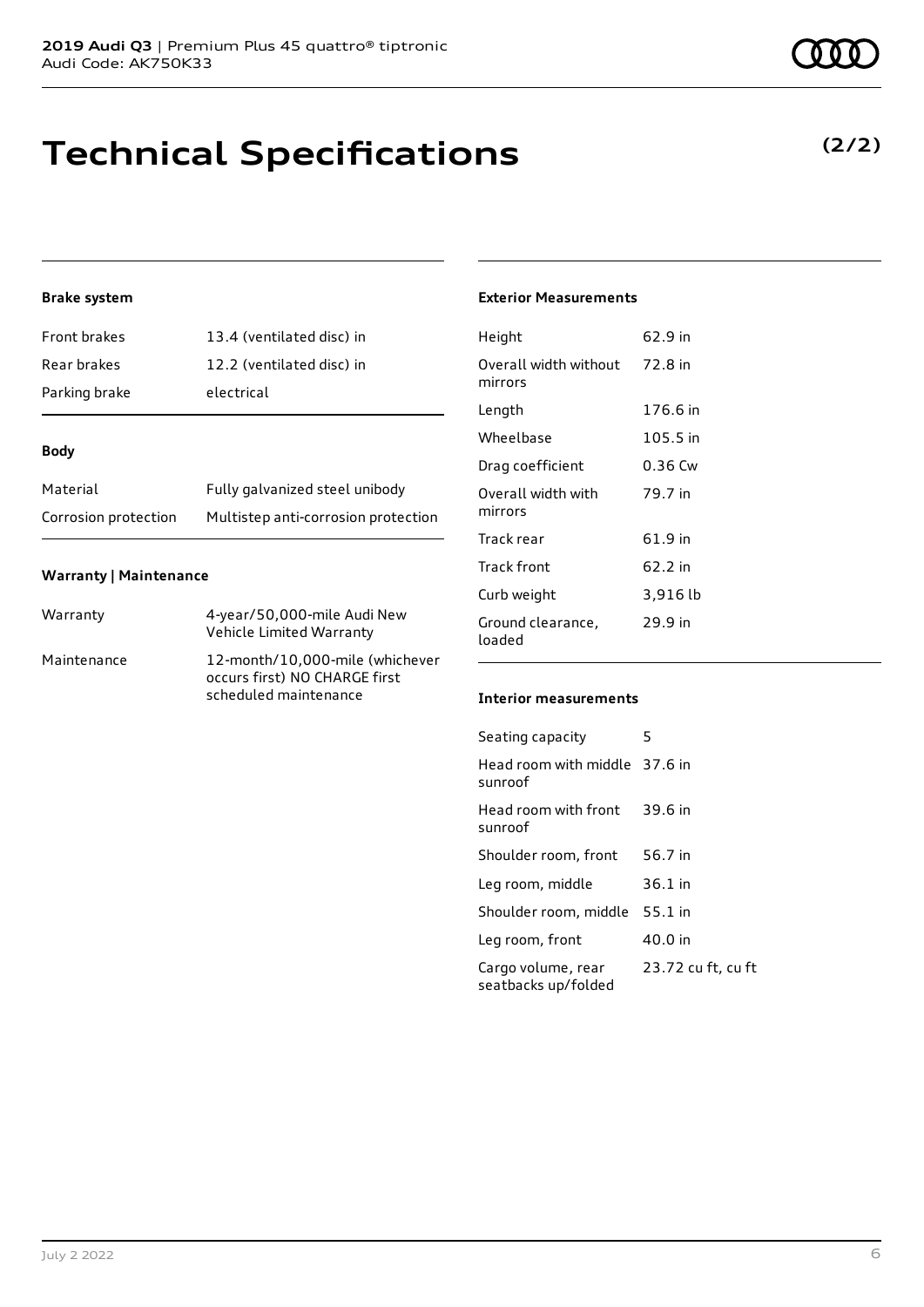### **Consumption- and emission**

**Consumption by NEDC**

combined 22 mpg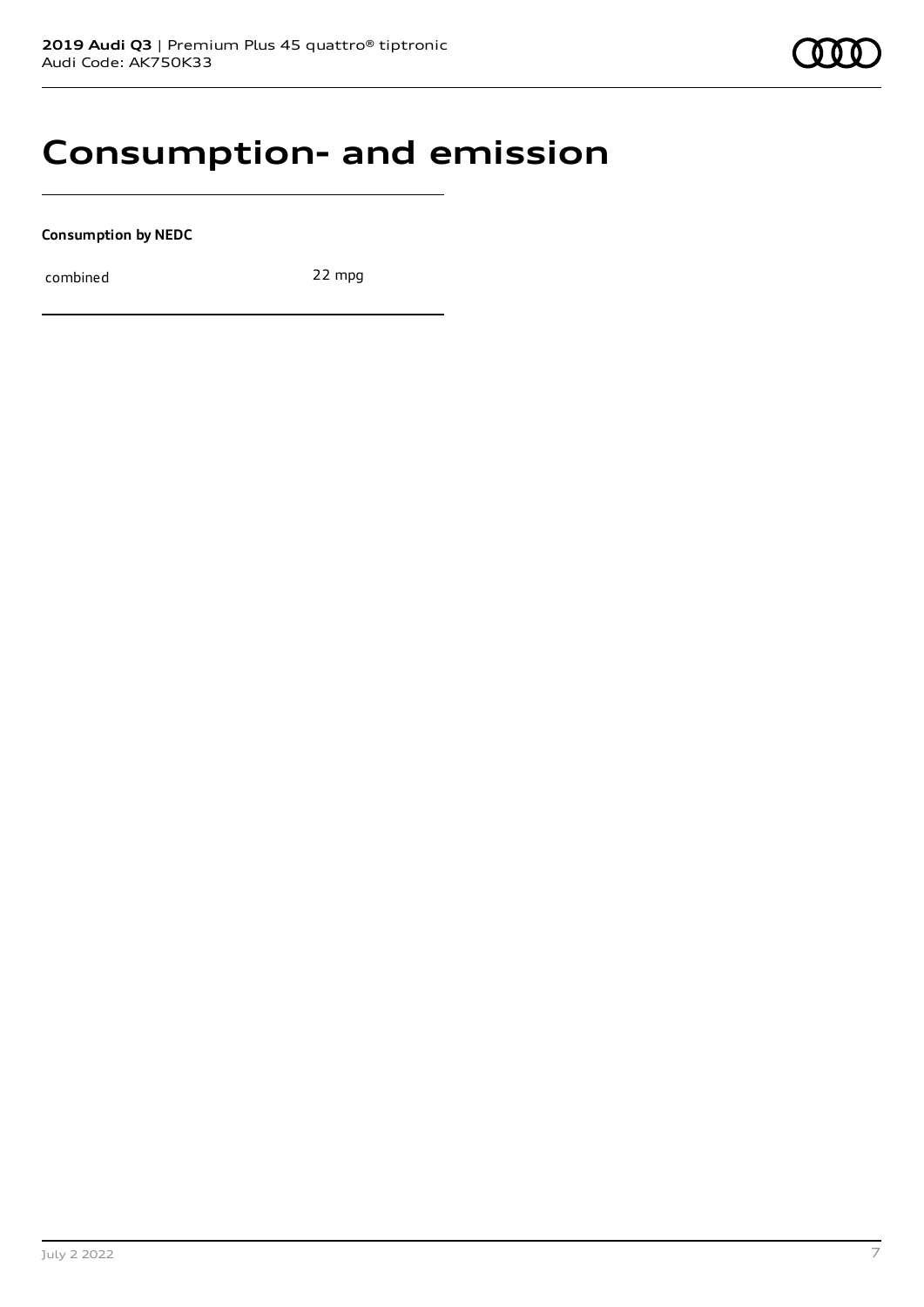# **Contact**

Dealer **Audi San Juan**

1001 E Interstate 2 78589 San Juan TX

Phone: 9564753801 FAX: 8309816001

www: [https://www.audisanjuan.com](https://www.audisanjuan.com/)